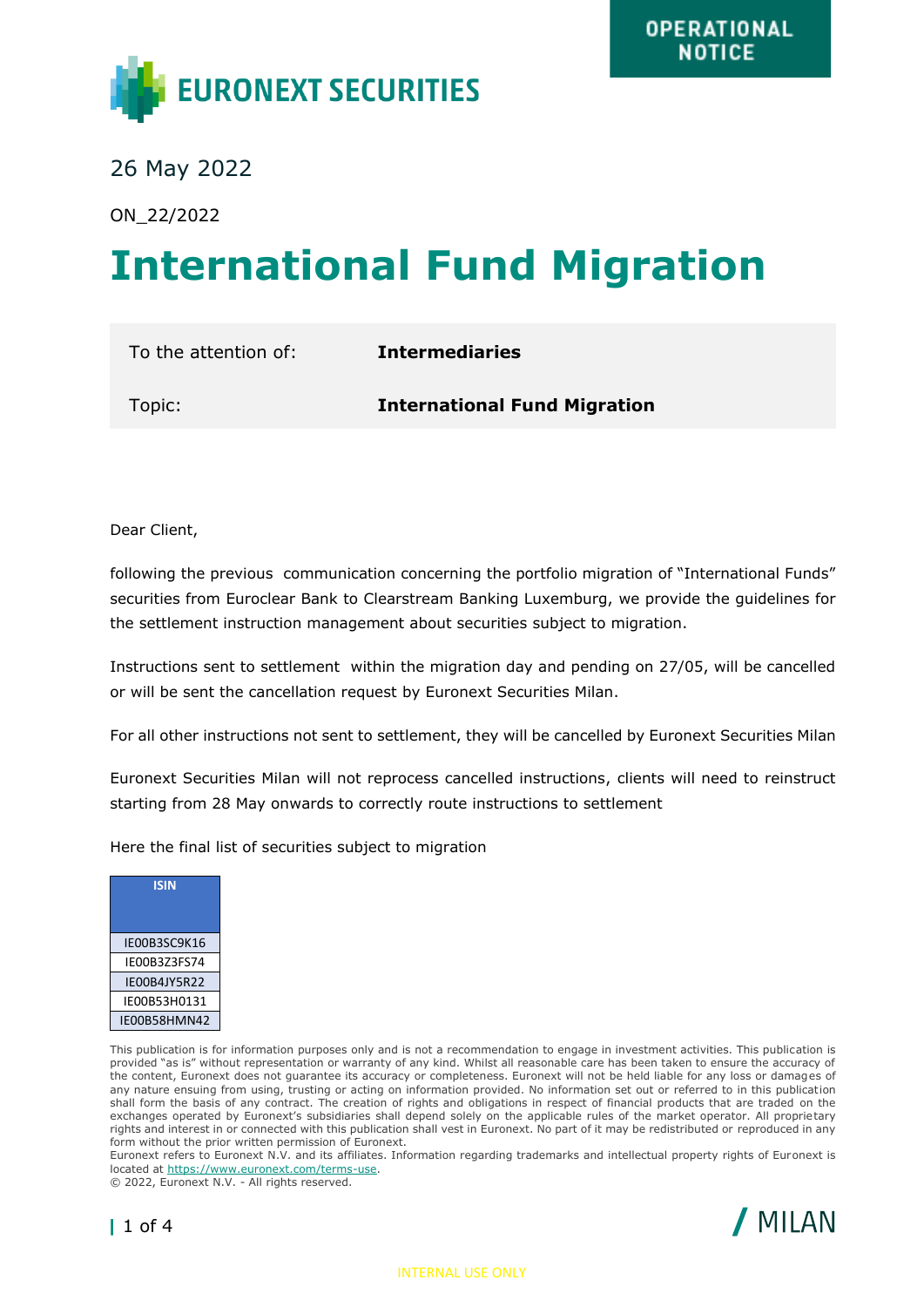

| IE00B77D4428      |
|-------------------|
| IE00B78JSG98      |
| IE00B7K93397      |
| IE00B7KQ7B66      |
| IE00B7WK2W23      |
| IE00BD4TXS21      |
| IE00BD4TY451      |
| IE00BD4TYG73      |
| IE00BDGV0308      |
| IE00BDGV0746      |
| IE00BDQZMX67      |
| IE00BDR55471      |
| IE00BDR55927      |
|                   |
| IE00BDR5GT91      |
| IE00BDR5H073      |
| IE00BHXMHL11      |
| IE00BHXMHQ65      |
| IE00BJXT3C94      |
| IE00BJXT3G33      |
| IE00BK72HJ67      |
| IE00BK72HM96      |
| IEOOBKFB6K94      |
| IE00BKSCBX74      |
| IE00BKSCC785      |
| IEOOBLSN7P11      |
| IE00BLSN7W87      |
| IE00BM9TV208      |
| IE00BMP3HG27      |
| IE00BN4Q0370      |
| IE00BN4Q0602      |
| IE00BN4Q0933      |
| IE00BN4Q0L55      |
| IE00BN4Q0P93      |
| IE00BN4Q0X77      |
| IE00BN4Q1675      |
| IE00BNC0M913<br>3 |
| IE00BWT3KJ20      |
| IE00BWT3KN65      |
| IE00BWT3KS11      |
|                   |
| IE00BX7RQY03      |
| IEOOBX7RR706      |
| IE00BX7RRJ27      |
| IE00BYM11H29      |
| IE00BYM11K57      |
| LU0136234068      |
| LU0136234654      |
| LU0136240974      |
| LU0136242590      |
| LU0147308422      |
| LU0340285161      |
| LU0446734104      |
| LU0446734369      |

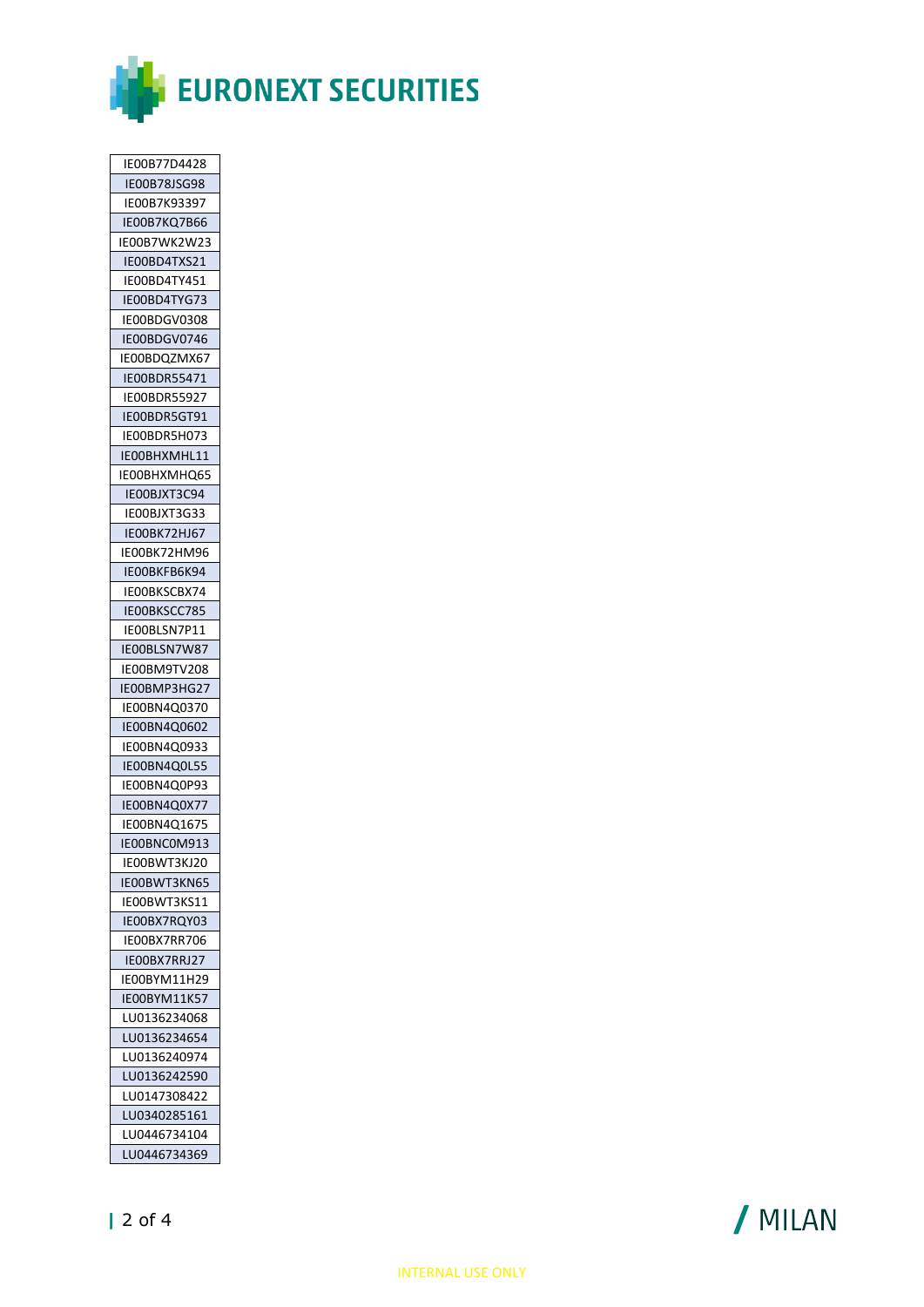

| LU0446734526 |
|--------------|
| LU0446734872 |
| LU0629460089 |
| LU0629460675 |
| LU0629460832 |
| LU0671493277 |
|              |
| LU0721552544 |
| LU0721552973 |
| LU0721553864 |
| LU0879397742 |
| LU0879399441 |
| LU0950668870 |
| LU0950670850 |
| LU0950671825 |
| LU0950672807 |
| LU0950674175 |
| LU0950674332 |
| LU0950674761 |
|              |
| LU0969639128 |
| LU0977261329 |
| LU1048313891 |
| LU1048313974 |
| LU1048314196 |
| LU1048314949 |
| LU1048315243 |
| LU1048316647 |
| LU1048317025 |
| LU1130155606 |
| LU1169821292 |
| LU1169822266 |
| LU1169825954 |
|              |
| LU1169827224 |
| LU1169830103 |
| LU1215451524 |
| LU1215452928 |
| LU1215454460 |
| LU1215461168 |
| LU1215461325 |
| LU1230561679 |
| LU1273488715 |
| LU1280303014 |
| LU1324510525 |
| LU1324516050 |
| LU1324516308 |
|              |
| LU1459800113 |
| LU1459801434 |
| LU1459801780 |
| LU1459802754 |
| LU1459803059 |
| LU1484799769 |
| LU1600334798 |
| LU1645380368 |